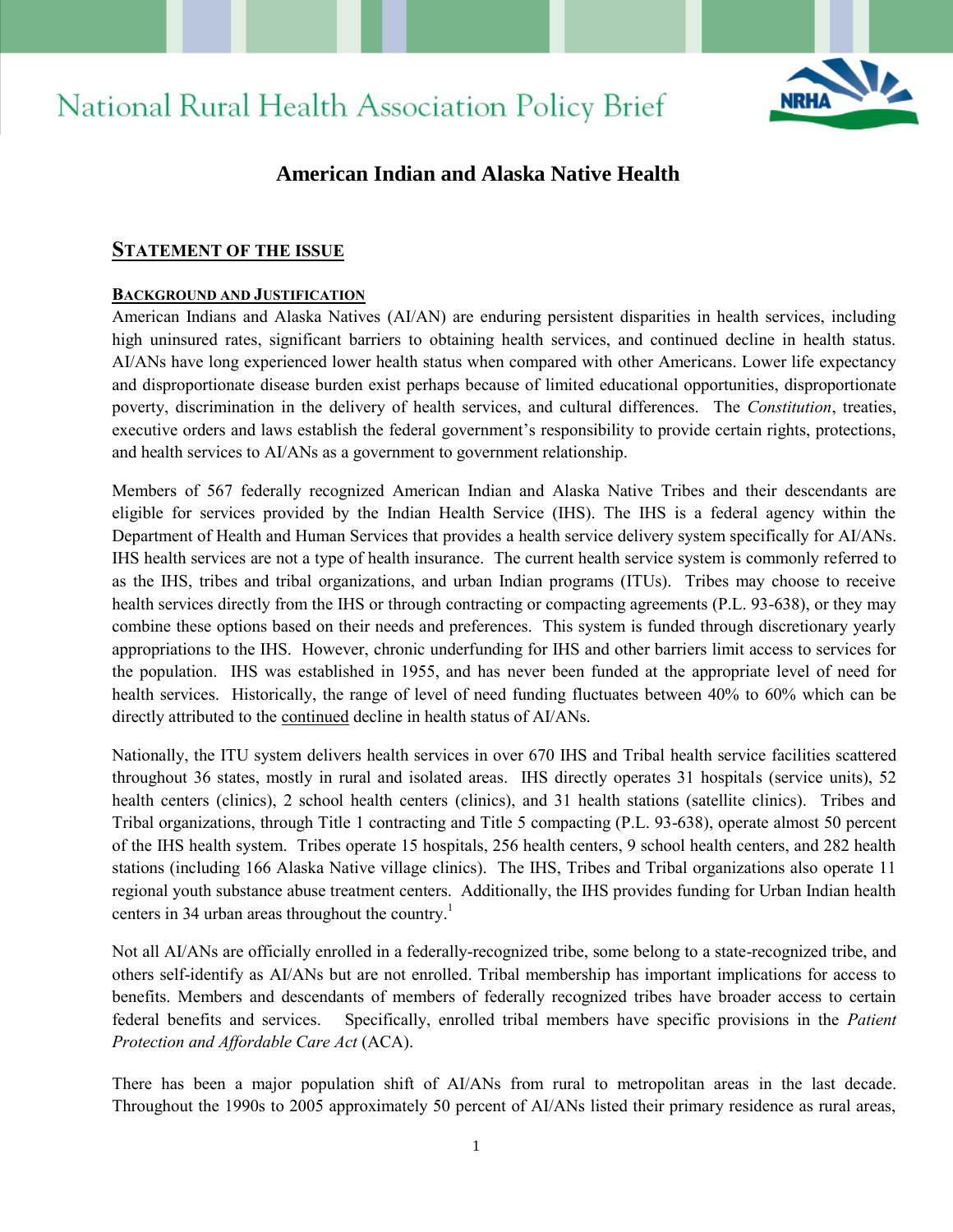primarily reservations or trust lands. As the economic condition worsened there were a considerable number of AI/ANs that were compelled to leave their homes and relocate to urban areas to find employment. Current available data cites that 22 percent live on reservations and 60 percent live in metropolitan areas.<sup>2</sup> Access to urban Indian facilities are quite limited, there are only 34 IHS funded urban clinics in the Country.

# **ANALYSIS OF RELEVANT POLICY AND DATA**

#### **MISCLASSIFICATION OF DATA**

Misclassification of AI/AN's race in mortality data is an ongoing issue that often is severely undercounted. As the majority of the AI/ANs reside in metropolitan areas this misclassification gap is widening. Often AI/ANs choose not to be identified as such due to acts of discrimination, even in 2015. This fact, and the abilities of funeral directors/coroners to accurately identify race on the death certificate from physical features results in gross misclassification.<sup>3</sup> From a policy standpoint, this makes development of federal policies difficult with inaccurate mortality data for AI/ANs. In recent years there have been attempts made to improve this data through matching Social Security numbers with individuals that have received services at an IHS facility (IHS only serves AI/ANs) with those choosing to use other health providers' services. This is a tedious task, but has unofficially shown results of misclassification ranging from 40 to 80 percent. This is significant, and needs to be considered for policy development. Other methods are being used that match the all-cause death rate in IHS Contract Health Service Delivery Areas (CHSDA), now referred to as Purchased and Referred Care (PRC), for AI/ANs that do not use ITUs.

#### **HEALTH DISPARITIES**

Data from the IHS consistently reports that AI/ANs die at higher rates than other Americans including: Tuberculosis – 600% higher, Vehicle crashes – 229% higher, Alcoholism – 510% higher, Diabetes – 189% higher, Injuries – 152% higher, and Suicide – 62% higher.

A 2014 leading causes of death study<sup>4</sup> found that AI/ANs did not experience the significant decreases in all-cause mortality seen for Whites. From 1999 to 2009 the all-cause death rate in CHSDA counties for AI/ANs was 46% more than that for Whites. Death rates for AI/ANs varied as much as 50% among regions. Except for heart disease and cancer, subsequent ranking of specific causes of death differed considerably between AI/AN and White persons. This article contains the best available data on deaths among AI/ANs between 1990 and 2009. This study used more accurate racial ascertainment in death records, and showed that the disparity in death rates between AI/AN and non-Hispanic White populations in the United States remains large for most causes of death. A concerted, robust public health effort by federal, tribal, state, and local public health agencies, coupled with attention to social and economic disparities, may help narrow the gap.

#### **LEGAL JUSTIFICATION**

The federal promise to provide Indian health services actually predates the *Constitution*.

Once the United States became independent, all branches of the federal government acknowledged the nation's obligation to the tribes and the special trust relationship that exists between the United States and AI/ANs. The federal trust responsibility to AI/ANs is grounded in the *United States Constitution* and the following major Acts: *Snyder Act*, *Indian Self-Determination and Education Assistance Act*, *Indian Health Care Improvement Act*, and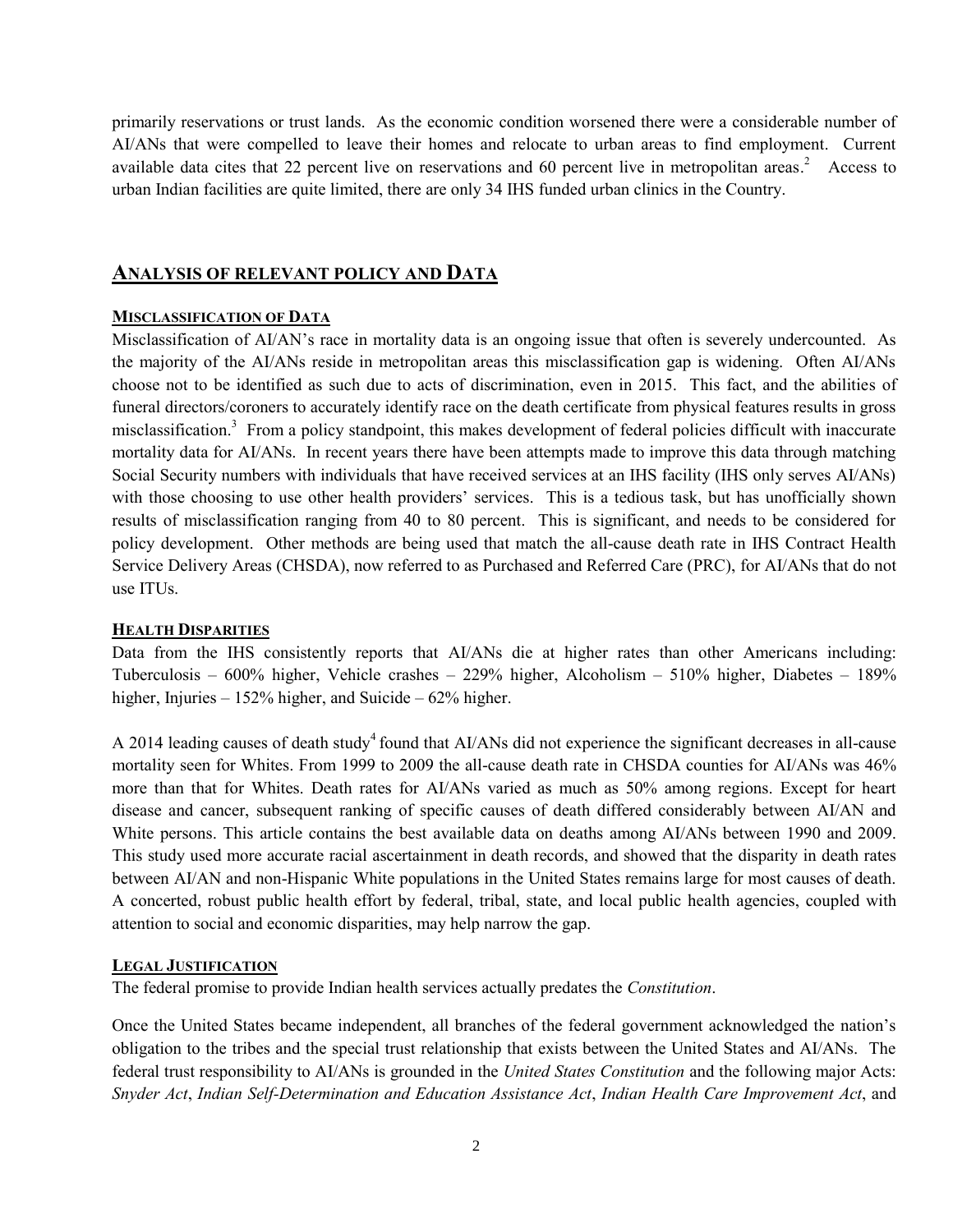#### *Patient Protection and Affordable Care Act*.

### **Current Indian Health System**

The current Indian health system remains in despair, despite all the federal promises. AI/ANs continue to live sicker lives and die younger than other Americans. AI/ANs experience significantly higher:

- Mortality rates from alcoholism, tuberculosis, suicide, cancer, and influenza<sup>5</sup>
- Infant and maternal mortality rates<sup>5</sup>
- Rates of intimate partner violence<sup>6</sup>
- Levels of dental caries for AI/AN children<sup>7</sup>
- Incidence of drug use disorders<sup>8</sup>

Devastating health risks from historical trauma, poverty and a lack of adequate treatment resources also continue to plague tribal communities.

#### **IHS FUNDING**

One of the issues identified by the National Indian Health Board (NIHB) Testimony to the Senate Indian Affairs Committee, on January 28, 2015 discussed the Mandatory Appropriations for the Indian Health Service in 2013, the IHS per capita expenditures for patient health services were just \$2,849, compared to \$7,717 per person for health care spending nationally.<sup>9</sup> According to NIHB, despite the historic increases that Congress has given to the IHS budget over the last several years, funding discrepancies unambiguously remain. Budgets have not kept up with medical inflation, contract support cost needs, and sequestration cuts. In previous testimony the year before, NIHB testified before the Committee on upcoming budget priorities on March 26, 2014, and noted that for FY 2016 Tribes requested \$5.4 billion for the IHS.<sup>10</sup> Full funding to meet 100 percent of projected need would be \$28.7 billion and is practically achievable in a twelve year phase-in plan.

#### **HEALTH SERVICES ACCESS**

From the reservation and rural AI/AN perspective, there are multiple barriers to access routine health services and tremendous issues for culturally considerate and specialized services. In reality, access to primary care services is often a choice of one, and requires an ability to travel in various modes (land, air, and/or telecommunication) for access to basic professional health services. All reservations have an automatic designation of a Health Professional Shortage Area (HPSA), and the entire country, according to the Health Resources Service Administration (HRSA), is designated as a Mental Health Professional Shortage Area (with a few metropolian exceptions). Given these factors, the ability for AI/ANs to access even minimum health services, requires extra planning, support, reliable transportation, and availability of a culturally appropriate health provider.

Many times patients will forgo their appointments with specialists because the out of pocket costs are prohibitive including: loss of work time, child/elder care, home heating maintenance (freeze-up for those who only have wood as a heating source), livestock care, and home security issues. Currently, there is little literature available that assesses these expenses. These out of pocket costs create an extra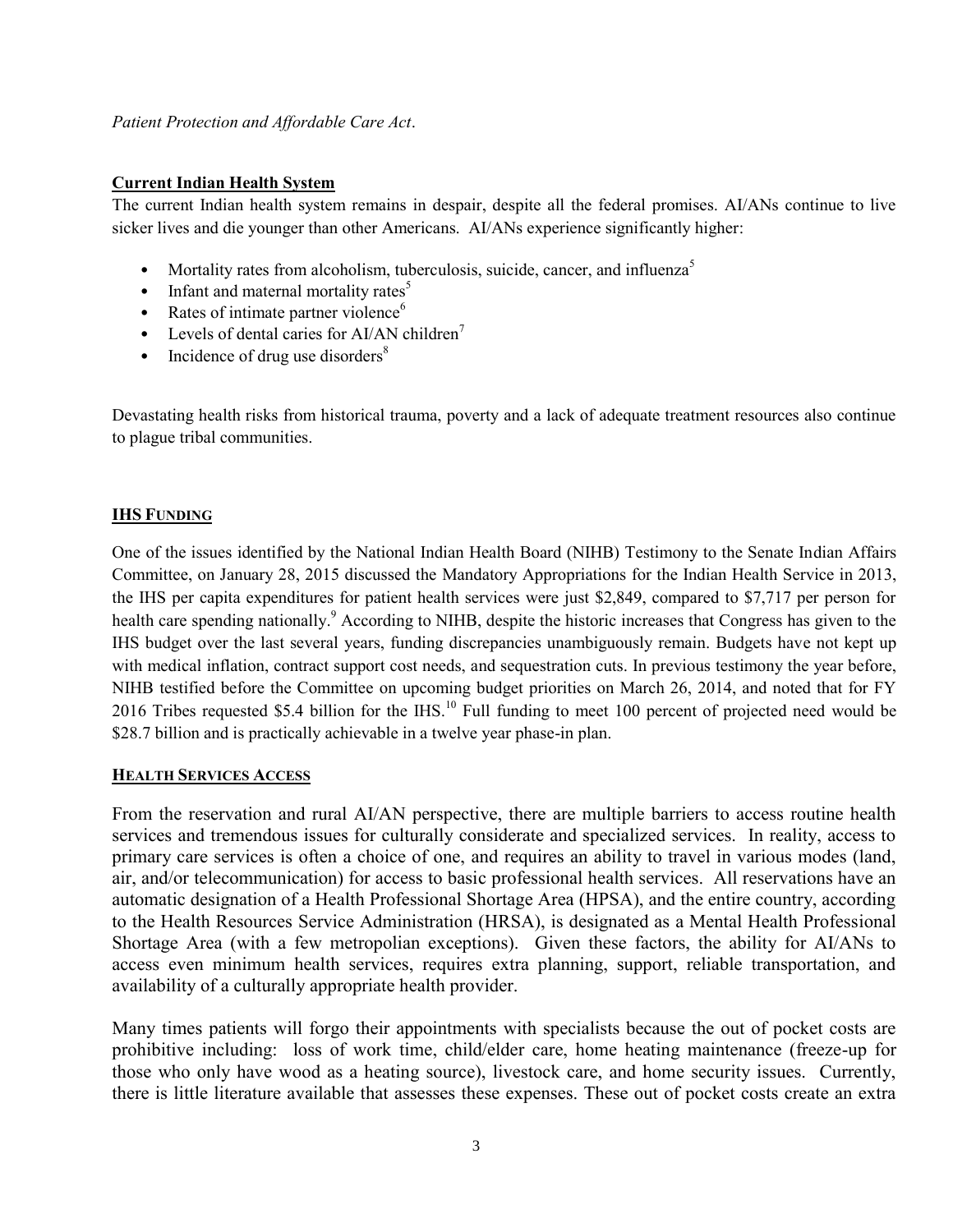hardship for AI/ANs, who may choose to feed their families and suffer the consequences of postponing their medical appointment until they require extensive and more costly procedures to save their life. Certainly telemedicine has a role in reducing some of these disparities, but there remains a need for more policies and development of arrangements for technology for use in rural areas.

While in the last decade there has been a major shift of AI/ANs from rural to metropolitan areas, there remains a need for improvements in rural health services as the "new" urban AI/ANs often travel back and forth between their cultural ties, including family, located in rural areas. As the economic conditions continue to offer limited employment in rural areas, this migration is expected to continue.

## *PATIENT PROTECTION AND AFFORDABLE CARE ACT* **(ACA)**

The ACA offers important opportunities to increase health services and insurance coverage for AI/ANs to reduce longstanding disparities. According to the Kaiser Family Foundation policy report "Health Coverage and Care for American Indians and Alaska Natives" nine in ten (94%) uninsured American Indians and Alaska Natives have incomes in the range to qualify for these coverage expansions.<sup>2</sup>

This provision has the potential to end rationed Purchased and Referred Care services (previously called Contract Health Services program). Currently, when an AI/AN needs to have a health procedure that is not provided at an ITU, they must request a referral for such services from public or private service providers. This rationed care environment often results in comments such as, "if you need your cataracts removed, knee replaced, or other nonlife threatening condition get it done when the new dollars are available at the beginning of the federal fiscal year or wait for another year and pray you are high enough on the list to receive the referral for service." ACA provides a timely opportunity for AI/ANs to sign up for health insurance, with limited or no cost (94% of AI/ANs currently qualify for Medicaid and/or Medicaid expansion) to receive those previously rationed services at a provider within their health plan.<sup>2</sup>

However, the *Act* has issues that substantially affect the ability of AI/ANs to participate. One key caveat is the definition of an AI/AN. **The current definition of an AI/AN for Exchanges is: "an enrolled member of a federally recognized tribe". Non-enrolled AI/ANs are not considered AI/ANs and may apply for a hardship exemption that is available to all people under the ACA. This later group includes beneficiaries of Indian Health Service/Tribal/Urban (I/T/Us) health services. This group is often referred to as IHS or ITU beneficiaries, or they fall under the IHS definition of an Indian.**

Applying the employer mandate to Tribal employers directly undercuts the ACA's Indian-specific protections in three ways. First, it punishes Tribes for assisting AI/AN enrollment in the Marketplaces, despite the multiple ACA provisions designed specifically to encourage such activities. Second, it can disqualify AI/ANs from eligibility for premium tax credits in Marketplace plans, thus leaving them unaffordable. Third, it ignores the fact that AI/ANs are exempt from the individual mandate and forces Tribal employers to pay for AI/AN insurance plans as a proxy for the individual. None of these outcomes benefit Tribal employers, individual AI/ANs, or the federal government. 9

The current call centers have proven to be inadequate at answering questions related to the special benefits and protections available to AI/ANs and have often caused greater confusion and application errors. An actual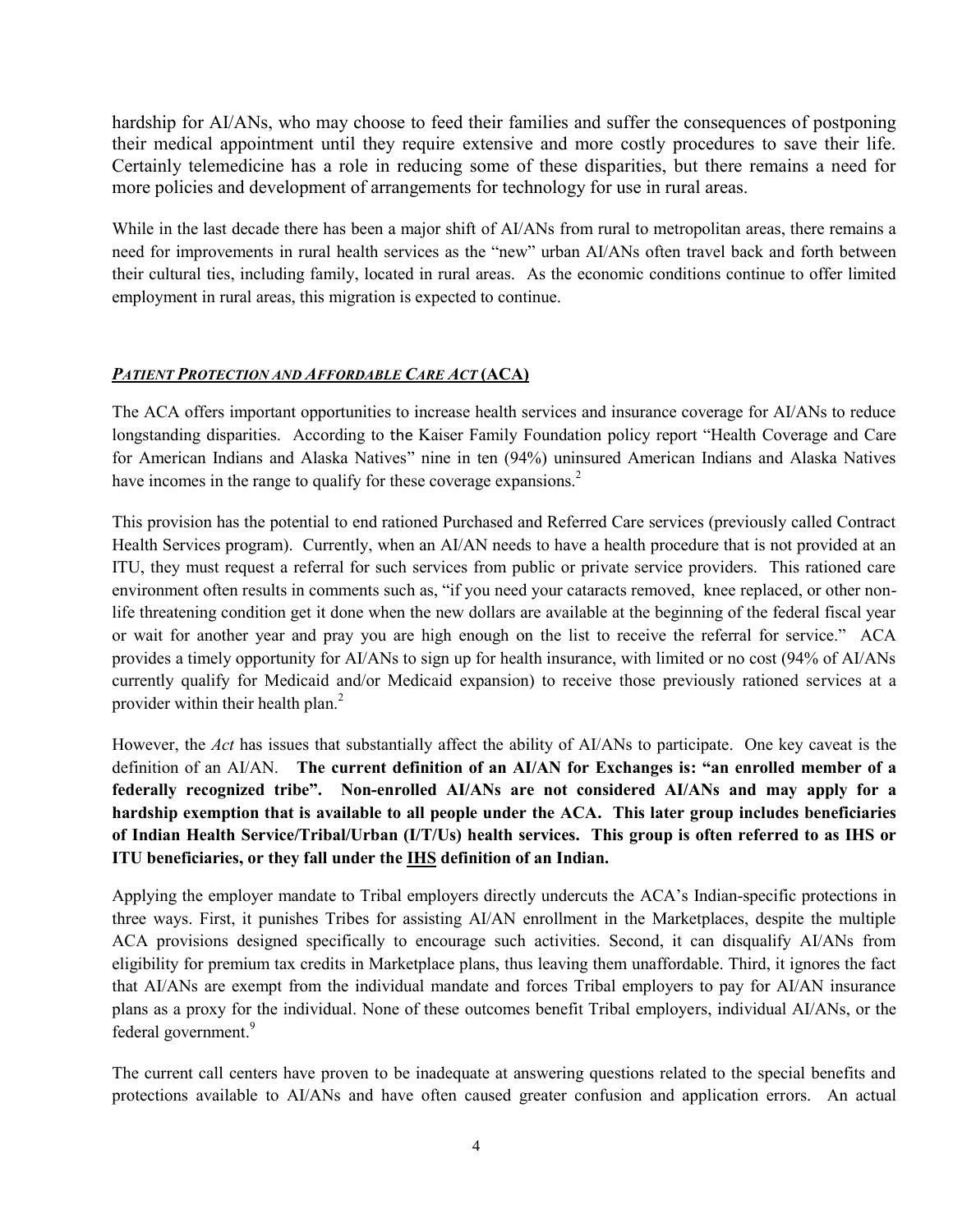example of an answer from a call center employee was unbelievable and illegal. The question to the center employee was "how to find her tribe from the list on the application form, it was not listed." The response was "just pick any tribe." Needless to say, this is just one example of inappropriate responses. Other problems exist with state sponsored cites, that do not have provisions to inform the applicant about AI/AN special cost provisions. This has resulted in numerous AI/AN applicants who have not enrolled, because of the inaccurate costs that are quoted to the AI/AN. Further and very unfortunately, the image of federal broken promises continues to be fueled by these incompetencies.

There are still thousands of exemption applications that have yet to be processed with no discernible reason as to what the problems are. A large portion of those applications that have been processed, have been processed incorrectly and require prompt resolution so that AI/ANs can be issued exemption certificate numbers. These problems have all contributed to low enrollment, as many AI/AN are still confused about the benefits of the ACA and see no reason to sign up. An AI/AN call center would be one solution, since it would be more culturally sensitive and in certain cases, linguistically equipped to answer calls where the caller only speaks their native language. Tribal leadership has requested this option for over two years, but this proposal has gone unanswered at CMS, despite the fact that the Administration has developed call centers for other minority groups (e.g. native Spanish speakers). This is difficult to understand as the federal government does not have a special trust responsibility towards other minority populations. AI/ANs not only speak languages other than English, but the law applies to them in a completely different way, thereby increasing the need for a native-specific call center.<sup>9</sup>

#### **HEALTH WORKFORCE**

Access to a long serving quality workforce is one of the significant barriers to achieving high quality health services at ITUs. Remote and rural locations, lower pay, lengthy hiring processes, and limited equipment at ITU facilities all effect the ability for providers to be recruited and retained within the ITU system. According to a survey of Indian health program facilities 45% of their administrators identified an urgent need for primary care doctors while only 17% of the administrators surveyed reported their facilities are fully staffed.<sup>11</sup>

The health service needs of AI/ANs have unique qualifications of providers. Consider the historical actions of colonization, genocide, wars, forced relocation, boarding schools, discrimination, broken treaties and promises, economic conditions, and political injustices upon AI/ANs. These actions have resulted in an entire population that has been traumatized and forced to survive in a learned dependency environment. Often this practice environment overwhelms health service professionals, and leads to early burnout or limited years of service.

One solution supported by the IHS and Tribes is making IHS scholarships and student loan repayments for health service professionals tax exempt. This would create parity between IHS and other federal health providers such as the National Health Service Corps. The President's FY 2015 budget recommendation for the IHS supported this approach noting, "The inability to fund 577 applicants who were not currently working for IHS is a significant challenge for the recruitment efforts of the agency". The Budget request also noted that "IHS, as a rural health care provider, has difficulty recruiting health care professionals." There are more than 1,550 vacancies for health care professionals within the IHS system.<sup>9</sup>

#### **BEHAVIORAL HEALTH**

There are numerous examples in the literature of mental health disparities. Among AI/AN people, there is a wide range of beliefs concerning illness, healing, and health. The concept of mental illness and beliefs about why and how it develops have many different meanings and interpretations among AI/ANs. Every tribe had their own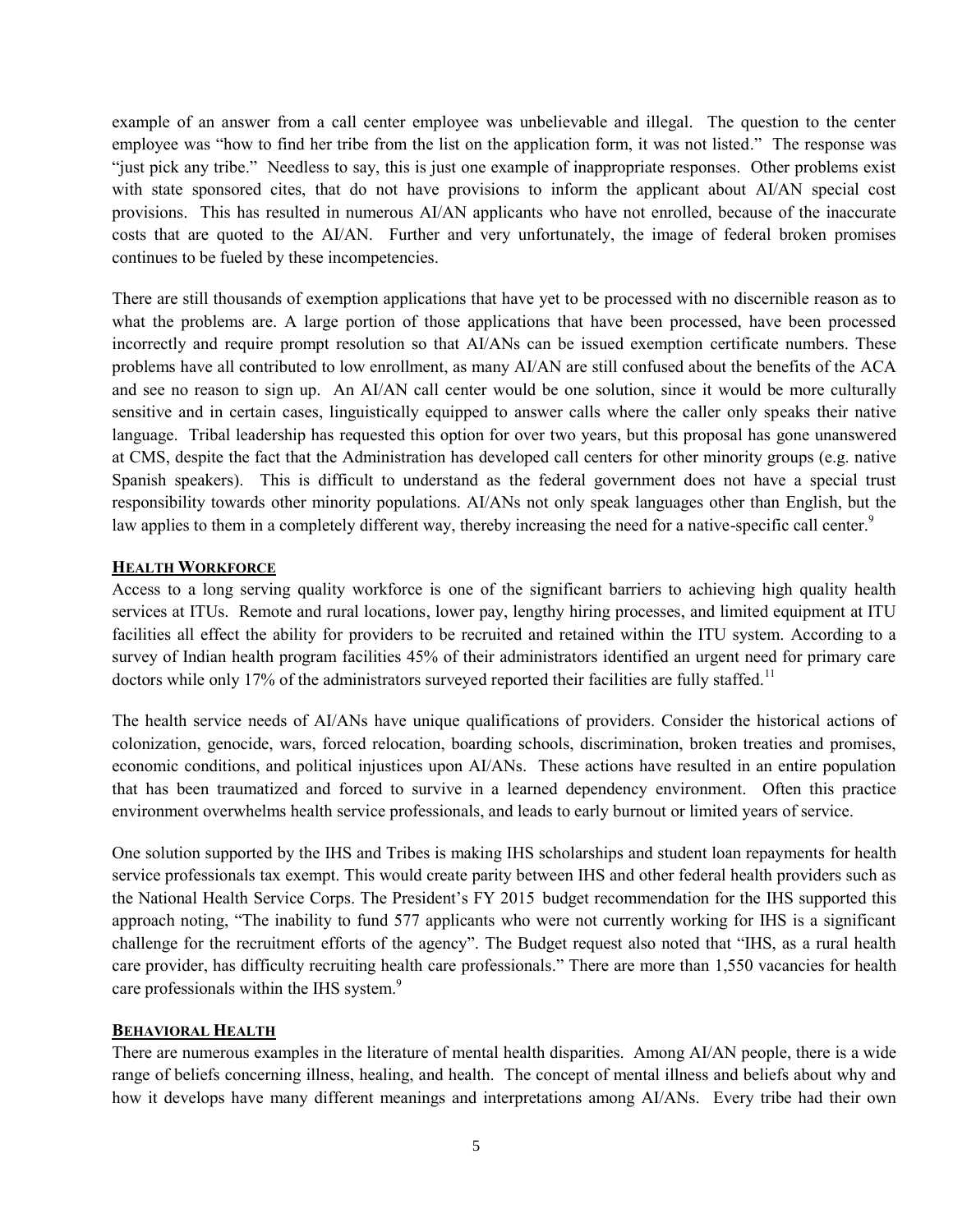cultural traditions that was the foundation of how each tribe maintained their own holistic view and well-being of their citizens. Successful behavioral health services have proven that the use of those traditions to ground their healing practices are the most effective. Often physical complaints and psychological concerns are not distinguished and AI/ANs may express emotional distress in ways that are not consistent with standard diagnostic categories. 8

The ACA offers significant opportunities to begin to ameliorate the impact of mental illness and drug abuse (here after referred to as "behavioral health" as a summary term) upon the lives of AI/AN. Behavioral health issues have been profoundly underestimated and culturally undefined in the AI/AN population. Most troubling is the fact that much of the personal and societal burden of behavioral health conditions and issues could be prevented or alleviated if people at-risk for experiencing these conditions had access to and received culturally appropriate prevention and treatment.

Behavioral health provisions in the ACA include specific language for government to government relations for tribes and tribal organizations, urban Indian programs, and the Indian Health Service. Additionally, there are public sector sections that would be available, often working with a state, but also directly with federal departments. There are provisions that specifically name tribes: Sections 3502, 4001, 4201, 4202, 5101, 5405, 5507, and 10306; and one (1) Section 5507 that names urban Indian programs.

## **Public Health Model Adoption**

In Indian Country, public health support is virtually non-existent. While much of the U.S. population has access to government-sponsored, accredited health departments, behavioral health facilities, or alcohol and substance abuse treatment facilities, these facilities are rare in Indian Country. Combine this with high rates of poverty, widespread historical trauma, and adverse childhood experiences, and the problems seem insurmountable $\delta$ .

# **RECOMMENDATIONS FOR NRHA POLICY POSITIONS**

Policymakers are encouraged to "first do no harm" to AI/AN health programs. To protect Indian health programs the following provisions are recommended for inclusion in any legislation and regulations. Please note that the first nine are continued from the 2006 Issue Paper.

- 1. Include "tribes," "tribal organizations," and "tribal" when listing governmental entities. Without specific wording, Centers for Medicare and Medicaid Services (CMS) may not give tribes the same consideration as other governments. It is vitally important that this recommendation be followed, history has proven over and over again that the government to government relationship is compromised if not. The appropriate language for policies is: federal, state, tribal, and local governments.
- 2. As appropriate, include specific wording acknowledging the I/T/U as a special type of provider essential for AI/AN access to Medicaid, Medicare, and SCHIP programs. The wording of such an acknowledgement is necessary based on the legal classification of AI/ANs as dual citizens. (Dual citizens have the choice of using Indian specific and/or public sector programs/services.)
- 3. State that AI/ANs are entitled to health services on the basis of their enrollment in federally recognized tribes and/or descendants of enrolled members of tribes. Explicitly recognize the special relationship AI/ANs have with the federal government as a political group to establish policies that demonstrate recognition of the government-to-government relationship. AI/ANs are not to be classified as a minority, or a racial group, but as sovereign nations.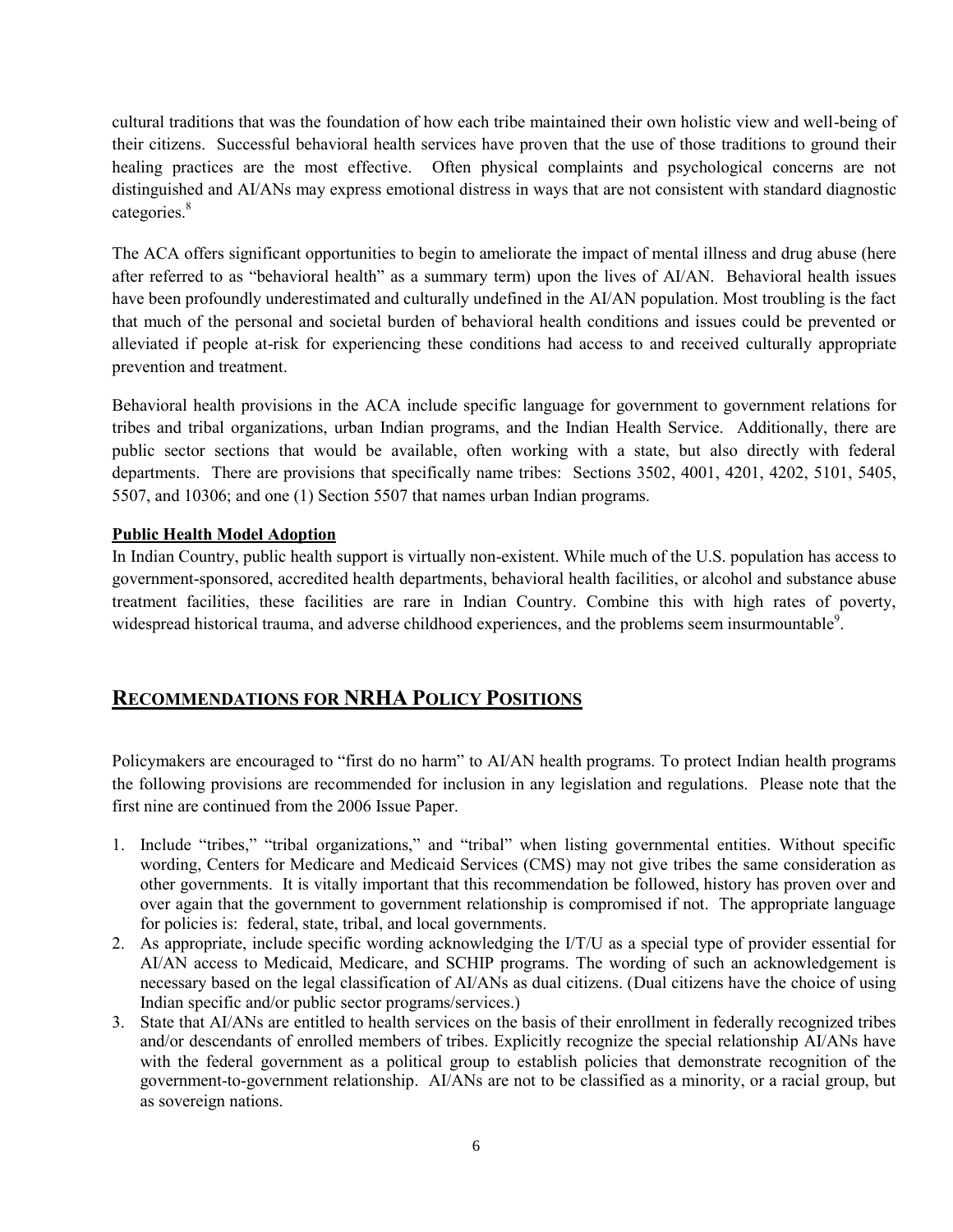- 4. If new legislation creates special programs to address health disparities, inequities or access to care, include AI/ANs in lists of target groups.
- 5. Funding should be provided to I/T/Us for implementing new programs and regulations.
- 6. Explicitly require that CMS and states assess impact on tribes and conduct tribal meaningful consultation prior to issuing regulations, policies or State Medicaid Plans that affect AI/AN.
- 7. Explicitly require that CMS assess proposed legislative and regulatory changes that impact tribes, and conduct meaningful tribal consultation prior to submitting legislative changes, issuing new regulations, and policies that affect AI/ANs. Numerous Executive Orders from four administrations have supported this. However, there remain some state waiver requests that have been approved by CMS without the required meaningful tribal consultation.
- 8. Traditional practices and customs must be respected. Respect for cultural beliefs requires blending of traditional practices with a modern medical model and emphasizing public health and community outreach. The CMS should include access to traditional medicine as part of the services available to AI/AN people and fully recognize traditional medicine as an integral component of the Indian health care delivery system.
- 9. All venues for the use and reimbursement of tele-health technologies should be pursued to relieve the disparity of access to all health services (e.g. home care, specialists, follow-up treatments) including building new collaborations with the Veterans Affairs for tele-health and reimbursement.

#### **RECOMMENDATIONS (NEW)**

- 1. Suicide is catastrophic in Indian Country. Last year (Feb. 2015), there was a state of emergency declared on the Pine Ridge Reservation. It was reported there were five (5) suicides in one month. There needs to be a coordinated, multidisciplinary effort involving federal, state, tribal, and local health officials to address this important public health issue.
- 2. The AI/AN populations continues to experience much higher death rates than Whites. Patterns of mortality are strongly influenced by the high incidence of diabetes, smoking prevalence, problem drinking, and social determinants. Much of the observed excess mortality can be addressed through known public health interventions.
- 3. Improve the ability to determine race classification among AI/ANs to strengthen AI/AN mortality data. Also data would be more valid if deaths were analyzed by geographic region to aid in planning, implementation, and evaluation of efforts to reduce health disparities in this population.
- 4. There needs to be emphasis placed on improving accuracy of all AI/AN health data. Proven methods of matching AI/AN Social Security numbers with health services provided at non-ITUs would have significant benefits for all health policy development. The only delimitation of this policy suggestion is the fact that it would only identify AI/ANs that have used an ITU service sometime in their lifetime, including IHS's CHSDAs now referred to as Purchased and Referred Care (PRC). Improvements in AI/AN accurate data is essential for effective and efficient health policy development.
- 5. Improvements in education and awareness of cancer screening benefits continue to be needed in rural areas. There needs to be better access to specialists to prevent unnecessary morbidity and premature death as the entire rural population tends to be over represented by the baby-boom generation turning 65 years of age.
- 6. There needs to be an improved cancer surveillance data policy adjustment for AI/AN communities. This adjustment is a critical need for accurate planning, implementation, and evaluation of more effective cancer controls, and would have an impact on reducing all cancer health disparities in the AI/AN population.
- 7. Because of the more rapid increase of kidney cancer incidence in AI/ANs and the less favorable mortality trend compared with Whites, additional studies are needed to explain the differences in incidence and mortality that would reduce and eliminate racial disparities for this disease. Continued monitoring of kidney cancer patterns through surveillance is warranted to track progress in eliminating racial disparity in kidney cancer. Given the high prevalence of obesity, smoking, and hypertension, more public health interventions are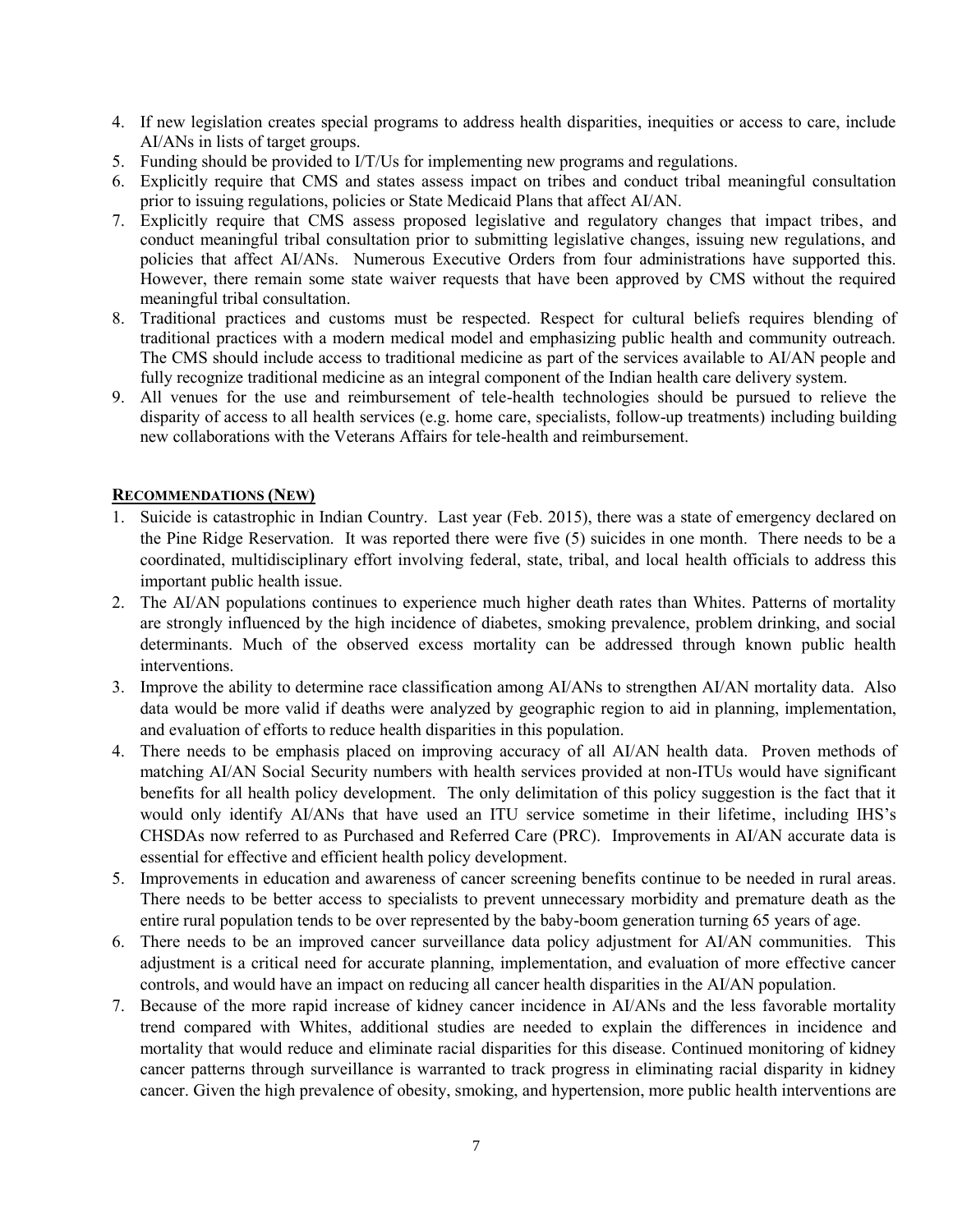needed such as healthy diet and physical activity promotion, tobacco cessation, and early detection and control of hypertension.

- 8. It is well known that diabetes can affect many parts of the body and is associated with serious complications, such as heart disease and stroke, blindness, kidney failure, and lower-limb amputation. Some complications, especially microvascular (e.g. eye, kidney, and nerve) disease, can be reduced with good glucose control. While current programs in the AI/AN health service system have exemplary programs that have impressive results compared to the public sector, there remains an urgent need for continued persistence for prevention. New innovative approaches are needed for early detection and treatment of complications which can prevent development and progression of this devastating condition for AI/ANs.
- 9. Proven strategies that reduce alcohol consumption should be considered dependent upon community recommendation and acceptance. These may include: established cultural interventions, early age education, drug courts, increasing alcohol taxes, increased law enforcement. The intervention must be accepted and endorsed by the respective community for best results.
- 10. Continuing efforts to improve pneumococcal conjugate vaccine coverage among AI/AN children, and increased awareness of the importance of early antiviral treatment of influenza among providers and AI/AN communities is needed. Continuing to strengthen on-going surveillance efforts to better identify the disease burden among AI/AN people at local and regional levels is essential to increase public health action to address disparities. Although progress has been made in reducing pneumonia and influenza mortality, disparities between AI/ANs and Whites persist. Strategies to improve vaccination coverage and address risk factors that contribute to pneumonia and influenza mortality are needed.
- 11. The decrease in death rates from HIV and TB was greater among Whites, but death rates remained significantly higher among AI/AN individuals. Public health interventions need to be prioritized to reduce the HIV and TB burden and mortality in AI/AN populations.
- 12. AI/ANs have consistently higher unintentional accident death rates than Whites. This disparity in overall rates coupled with recent increases in unintentional poisoning deaths requires that injury prevention be a major priority for improving health and preventing death among AI/AN populations.
- 13. The American Psychiatric Association, (2010) recommends the following responses and approaches to address the barriers to mental health services for AI/ANs:
	- Increase awareness of mental health and chronic disease connections, e.g. diabetes
	- Conduct stigma awareness training with gatekeepers
	- Educate providers about unique mental health issues
	- Increase presence of AI/ANs in research (researchers and subjects)
	- Advocate for policies that promote social justice, equity, and equality
	- Advocate for comprehensive, (including mental health and substance use disorders), affordable, health insurance coverage for all
	- Focus on prevention, early intervention
	- Develop systems that endorse integration of traditional healing and spiritual practices
	- Increase use of technologies (e.g. telepsychiatry) to better serve remote populations
	- Increase person-centered care and respect for the role of the family12
- 14. There are still thousands of ACA hardship exemption applications that have yet to be processed, including those that have been are processed incorrectly. These problems have all contributed to low enrollment, as many AI/AN are still confused about the benefits of the ACA and see no reason to sign up. As there seems to be no acute solution for the near future, there is one way to dramatically improve AI/AN enrollment. There needs to be an establishment of an AI/AN call center that would be more culturally sensitive, know the special AI/AN provisions, and in certain cases be linguistically equipped to answer calls where the caller only speaks their native language.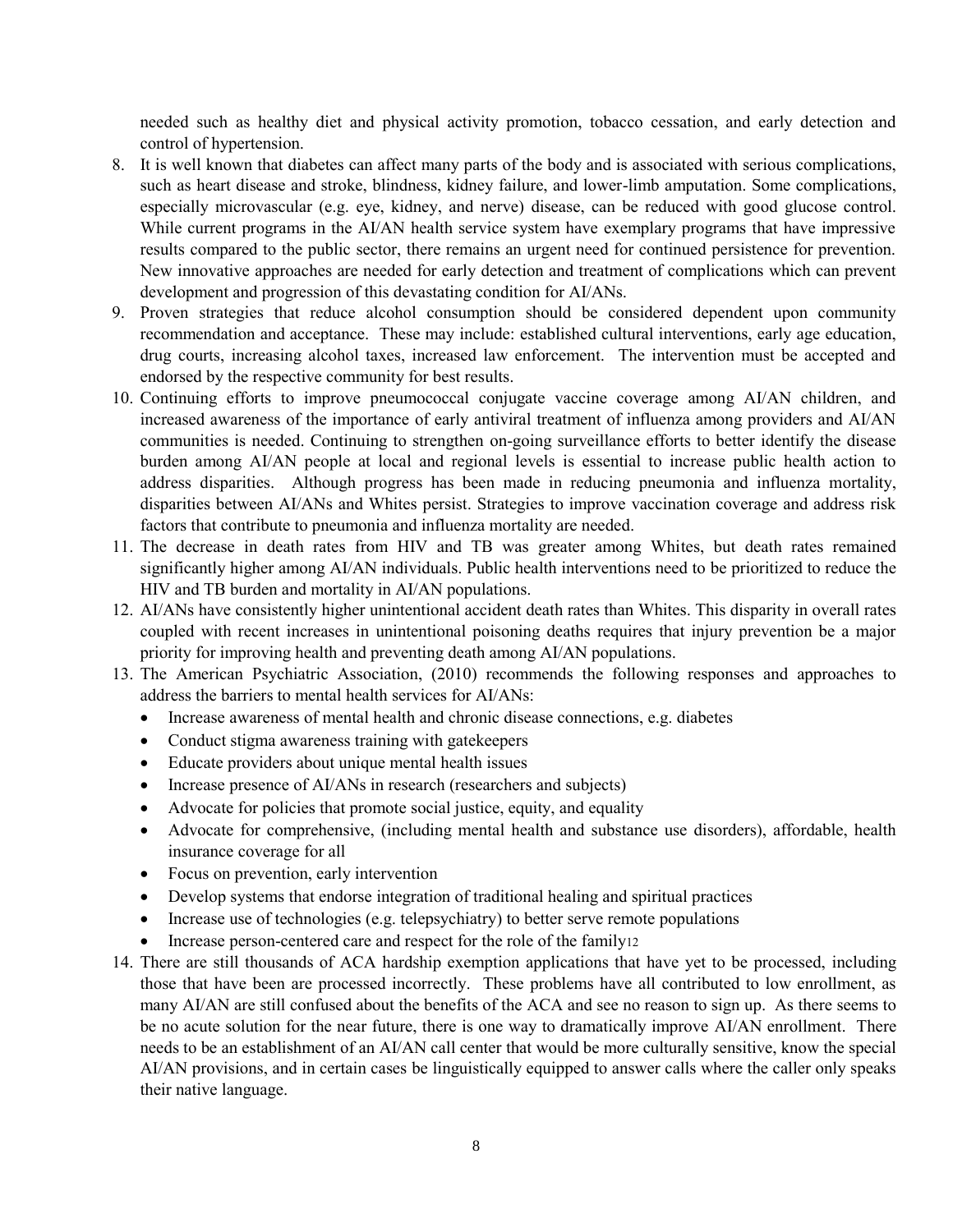15. At this time the ACA impact for AI/ANs is unclear, but there is potential for innovative, far reaching treatment and prevention programs, an emergency demonstration project, education and trainings, school based centers, leadership development, work force development, research, data base development, loan repayment, and reimbursement improvement for behavioral health services. Every opportunity from the ACA needs to be supported by all policy developers.

#### **CONCLUSIONS/SUMMARY**

The health delivery system remains critically challenging for all rural Americans. This challenge is basic, there needs to be policy, support, and advocacy to maintain at the very least a minimum threshold of services. This minimum is being challenged from the ACA and resulting policy; the closing and potential closing of more Critical Access Hospitals is a prime example. The lack of access for rural residents to basic emergency services, primary and mental health services, and reasonable local inpatient services will cost lives.

We still live in an environment where rural residents (especially elders) feel an urgency to move to town when they retire so they will have access to health services. It is unfortunate in our great country elders feel the necessity to literally move from their lifelong residence in order to access health services. Further, those who cannot afford to relocate simply go without services. The likely potential for access to health services in small towns being eliminated, negates even this option for access to services, resulting in driving extra distances on secondary roads and in challenging climates. If this trend continues, all of our rural residents will be disproportionately negatively affected to access basic primary care services. Action needs to be taken in concert with NRHA to advocate for continued access to services in rural areas.

History and current health statistics remain especially alarming for AI/ANs. Addressing health equity continues to be a complex undertaking for the 567 federally recognized tribes, with varied cultures, infrastructures, and environments. There continues to be barriers, including poverty, alcohol use, unintentional injuries and deaths, and complexity of tribal structures and jurisdictions.

When Congress passed the ACA, it also permanently reauthorized the *Indian Health Care Improvement Act* (IHCIA). The IHCIA provides new authorities for AI/AN health services, however, additional actions are needed to fully implement the ACA. Specifically, more needs to be done on behalf of the IHS and Congress to take advantage of these new authorities that have the potential to start to reduce the health inequities for AI/ANs. The battle for IHCIA renewal was over ten years in the making. When this historic law was signed, Indian Country was elated by the promise of a new and more efficient health service delivery system for AI/AN people. However, five years later many of the provisions of the ACA remain unfunded or not implemented, and in many ways, represent yet another broken promise for AI/ANs.

It is incredibly painful to continue to report that the health system is broken not only in Indian Country but for all of our rural residents. There remain substantial differences of health equity for AI/ANs and a critical need for continued advocacy from NRHA. The relationship between NRHA and AI/AN policy support has been extremely beneficial. As rural AI/ANs continue to literally fight for their lives, advocacy and collaboration from NRHA is a key asset in these efforts.

References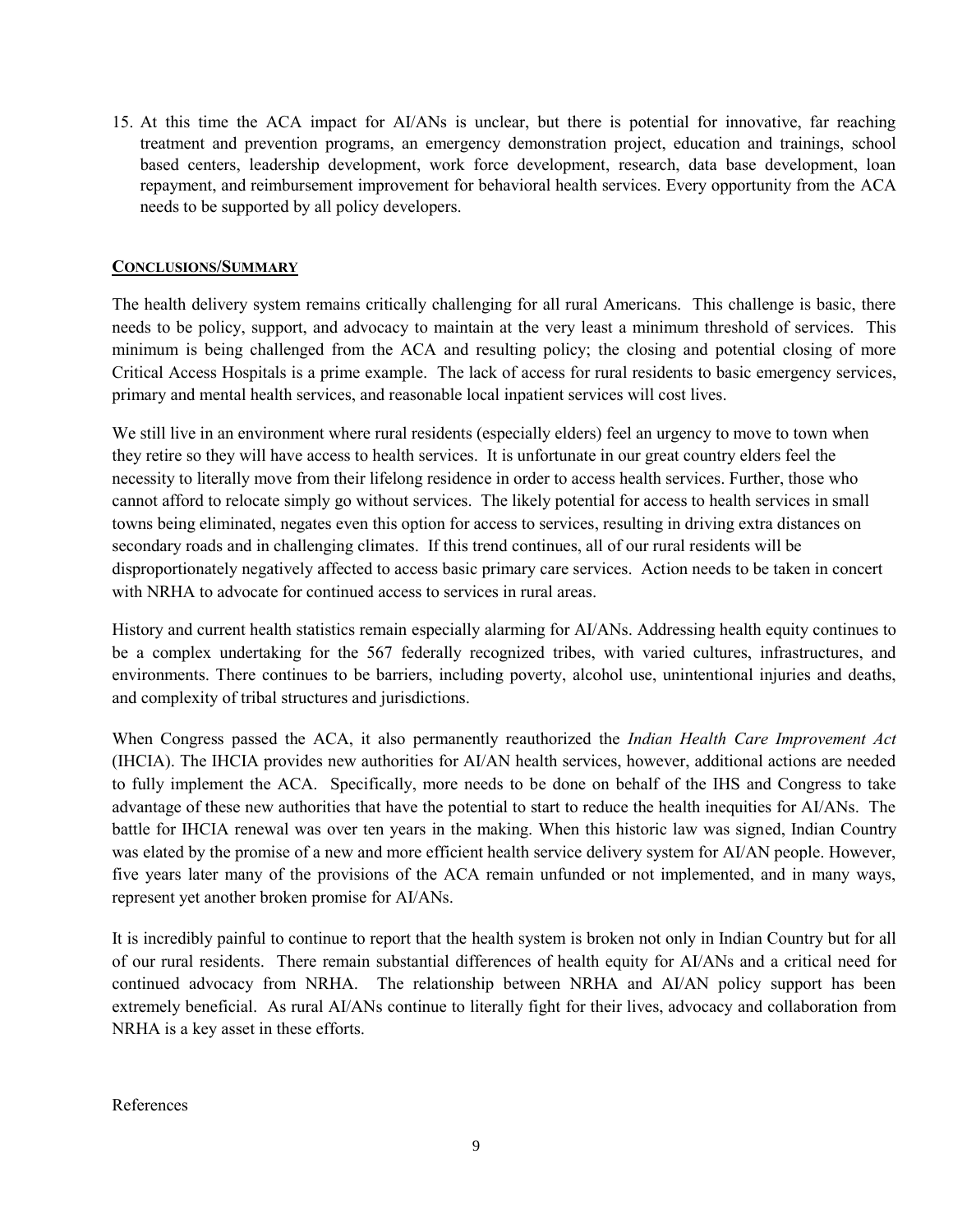- 1. Indian Health 101. National Indian Health Board Website. [http://www.nihb.org/tribal\\_resources/indian\\_health\\_101.php.](http://www.nihb.org/tribal_resources/indian_health_101.php) Published July 2014. Accessed January 18, 2015.
- 2. Artiga S, Arguello R, Duckett P. Health coverage and care for American Indians and Alaska Natives. Henry J. Kaiser Family Foundation. [http://kff.org/disparities-policy/issue-brief/health](http://kff.org/disparities-policy/issue-brief/health-coverage-and-care-for-american-indians-and-alaska-natives/)[coverage-and-care-for-american-indians-and-alaska-natives/.](http://kff.org/disparities-policy/issue-brief/health-coverage-and-care-for-american-indians-and-alaska-natives/) Published October, 7, 2013. Accessed January 18, 2015.
- 3. Jim MA, Arias E, Seneca, DS, et al. Racial Misclassification of American Indians and Alaska Natives by Indian Health Service Contract Health Service Delivery Area. Am J Public Health. 2014; 104(Suppl 3): S295-S302.
- 4. Espey DK, Jim MA, Cobb N, et al. Leading causes of death and all-cause mortality in American Indians and Alaska Natives. Am J Public Health. 2014; 104(Suppl 3):S303–S311.
- 5. U.S. Department of Health and Human Services. Indian Health Service. Trends in Indian Health 2014 Edition. [http://www.ihs.gov/dps/includes/themes/newihstheme/display\\_objects/documents/Trends2014Bo](http://www.ihs.gov/dps/includes/themes/newihstheme/display_objects/documents/Trends2014Book508.pdf) [ok508.pdf.](http://www.ihs.gov/dps/includes/themes/newihstheme/display_objects/documents/Trends2014Book508.pdf) Accessed October 27, 2015.
- 6. Centers for Disease and Prevention. Prevalence and Characteristics of Sexual Violence, Stalking, and Intimate Partner Violence Victimization - National Intimate Partner and Sexual Violence Survey, United States, 2011. Morbidity and Mortality Weekly Report. [http://www.cdc.gov/mmwr/preview/mmwrhtml/ss6308a1.htm.](http://www.cdc.gov/mmwr/preview/mmwrhtml/ss6308a1.htm) Published September 5, 2015. Accessed October 27, 2015.
- 7. Indian Health Service. The Oral Health of 6-9 Year Old American Indian and Alaska Native Children Compared to the General U.S. Population and Healthy People 2020 Targets. [http://www.ihs.gov/DOH/documents/Data\\_Brief\\_IHS\\_6-9\\_Year\\_Olds.pdf.](http://www.ihs.gov/DOH/documents/Data_Brief_IHS_6-9_Year_Olds.pdf) Published March 2014. Accessed October 27, 2015.
- 8. American Psychiatric Association. Mental Health Disparities: American Indians and Alaska Natives. APA Fact Sheet. [http://www.integration.samhsa.gov/workforce/mental\\_health\\_disparities\\_american\\_indian\\_and\\_a](http://www.integration.samhsa.gov/workforce/mental_health_disparities_american_indian_and_alaskan_natives.pdf) [laskan\\_natives.pdf.](http://www.integration.samhsa.gov/workforce/mental_health_disparities_american_indian_and_alaskan_natives.pdf) Published in 2010. Accessed October 27, 2015.
- 9. Hearing before the Senate Committee on Indian Affairs, 114th Cong. Testimony of the National Indian Health Board Oversight Hearing on Indian Country Priorities. [http://www.indian.senate.gov/sites/default/files/upload/files/1.28.15%20SCIA%20Witness%20Te](http://www.indian.senate.gov/sites/default/files/upload/files/1.28.15%20SCIA%20Witness%20Testimony%20-%20Stacy%20Bohlen%20-%20NIHB.pdf) [stimony%20-%20Stacy%20Bohlen%20-%20NIHB.pdf.](http://www.indian.senate.gov/sites/default/files/upload/files/1.28.15%20SCIA%20Witness%20Testimony%20-%20Stacy%20Bohlen%20-%20NIHB.pdf) Published January 28, 2015. Accessed January 30, 2015.
- 10. Hearing before the Senate Committee on Indian Affairs, 113th Cong. Testimony of the National Indian Health Board Oversight Hearing on The President's Fiscal Year 2015 Budget for Tribal Programs.

[http://www.nihb.org/docs/04242014/NIHB%20Testimony%20for%20FY%202015%20Budget%](http://www.nihb.org/docs/04242014/NIHB%20Testimony%20for%20FY%202015%20Budget%20hearing%203.26.14.pdf) [20hearing%203.26.14.pdf.](http://www.nihb.org/docs/04242014/NIHB%20Testimony%20for%20FY%202015%20Budget%20hearing%203.26.14.pdf) Published March 26, 2014. Accessed October 27, 2015.

- 11. Indian Health Service. Northwest Portland Area Indian Health Board. 2011 Clinical Staffing and Recruiting Survey. [http://www.npaihb.org/images/resources\\_docs/QBM%20Handouts/2013/April/8A%20-](http://www.npaihb.org/images/resources_docs/QBM%20Handouts/2013/April/8A%20-%20IHS%20Administrative%20Survey%20Final.pdf) [%20IHS%20Administrative%20Survey%20Final.pdf.](http://www.npaihb.org/images/resources_docs/QBM%20Handouts/2013/April/8A%20-%20IHS%20Administrative%20Survey%20Final.pdf) Accessed October 27, 2015.
- 12. American Psychiatric Association, Office of Minority and National Affairs. http://www.integration.samhsa.gov/workforce/mental\_health\_disparities\_american\_indian\_and\_a laskan\_natives.pdf

\_\_\_\_\_\_\_\_\_\_\_\_\_\_\_\_\_\_\_\_\_\_\_\_\_\_\_\_\_\_\_\_\_\_\_\_\_\_\_\_\_\_\_\_\_\_\_\_\_\_\_\_\_\_\_\_\_\_\_\_\_\_\_\_\_\_\_\_\_\_\_\_\_